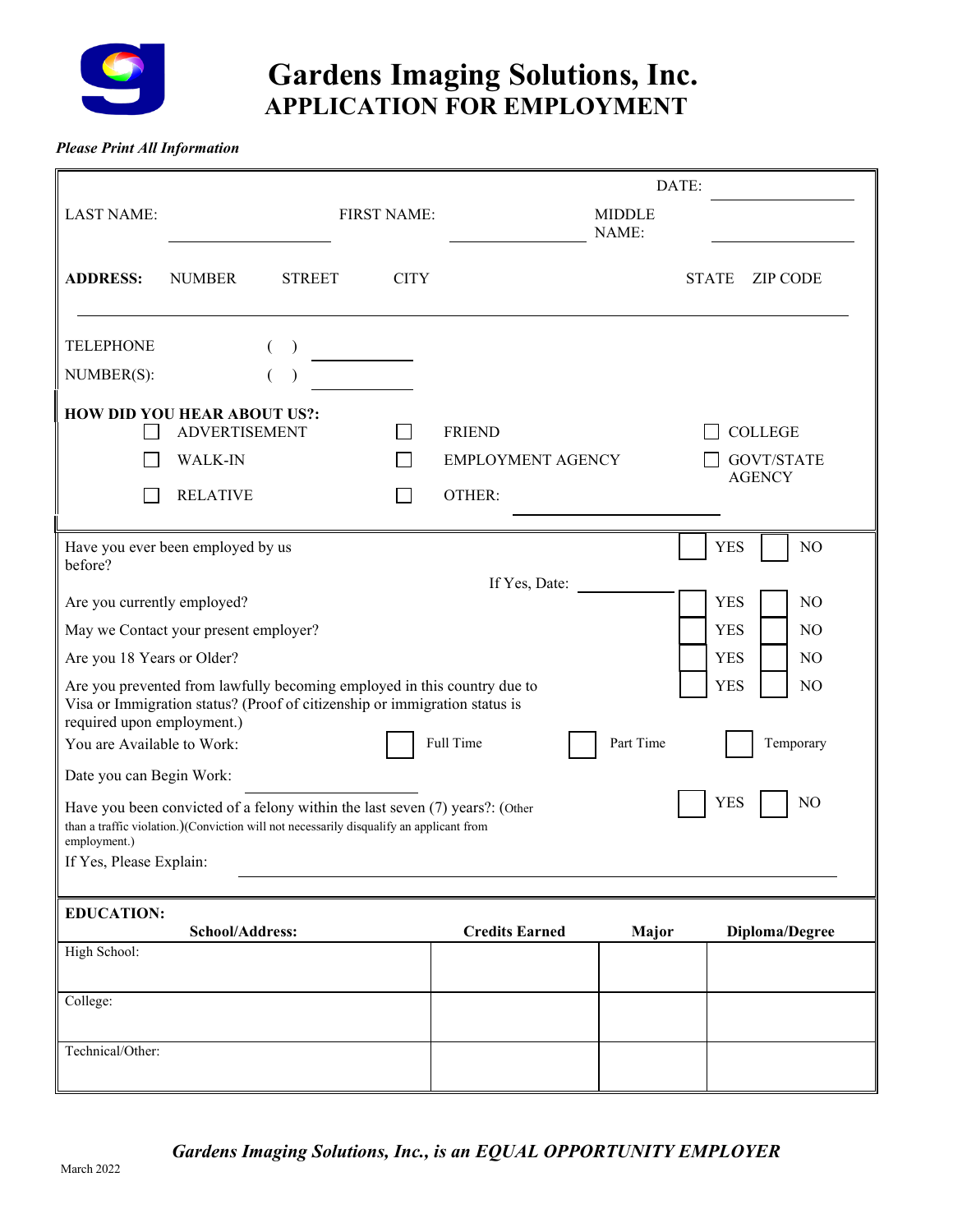

# **Gardens Imaging Solutions, Inc. APPLICATION FOR EMPLOYMENT**

### *Please Print All Information*

### LIST BELOW ALL PRESENT AND PAST EMPLOYMENT, BEGINNING WITH YOUR MOST RECENT. ALL TIMES MUST BE ACCOUNTED FOR WHETHER EMPLOYED OR NOT. ATTACH AN ADDITIONAL SHEET IF NECESSARY.

| NAME AND ADDRESS OF<br>COMPANY AND TYPE OF<br><b>BUSINESS</b>                                                                                                     | MO | <b>FROM</b><br>YR | MO | TO<br>YR. | <b>HOW WAS</b><br><b>POSITION</b><br><b>OBTAINED</b> | DESCRIBE IN DETAIL THE WORK<br>YOU DID AND YOUR TITLE | WEEKLY<br><b>START</b><br><b>SALARY</b> | WEEKLY<br><b>END</b><br><b>SALARY</b> | <b>REASON FOR</b><br><b>LEAVING</b> | NAME, TITLE AND PHONE<br>NUMBER OF YOUR SUPERVISOR |
|-------------------------------------------------------------------------------------------------------------------------------------------------------------------|----|-------------------|----|-----------|------------------------------------------------------|-------------------------------------------------------|-----------------------------------------|---------------------------------------|-------------------------------------|----------------------------------------------------|
|                                                                                                                                                                   |    |                   |    |           |                                                      |                                                       |                                         |                                       |                                     |                                                    |
|                                                                                                                                                                   |    |                   |    |           |                                                      |                                                       |                                         |                                       |                                     |                                                    |
|                                                                                                                                                                   |    |                   |    |           |                                                      |                                                       |                                         |                                       |                                     |                                                    |
|                                                                                                                                                                   |    |                   |    |           |                                                      |                                                       |                                         |                                       |                                     |                                                    |
| Describe in Detail any Specialized Training, Computer or Office Equipment Skills, Certifications, Licenses or On-The-Job<br>Training programs you have completed: |    |                   |    |           |                                                      |                                                       |                                         |                                       |                                     |                                                    |
|                                                                                                                                                                   |    |                   |    |           |                                                      |                                                       |                                         |                                       |                                     |                                                    |
|                                                                                                                                                                   |    |                   |    |           |                                                      |                                                       |                                         |                                       |                                     |                                                    |

| PERSONAL REFERENCES                                                                     |          |                                                                                                                                                                                                                                                                                                                                                                                                                          |
|-----------------------------------------------------------------------------------------|----------|--------------------------------------------------------------------------------------------------------------------------------------------------------------------------------------------------------------------------------------------------------------------------------------------------------------------------------------------------------------------------------------------------------------------------|
| City/State/Zip:                                                                         | Company: | Phone: $\frac{1}{\sqrt{1-\frac{1}{2}}}\frac{1}{\sqrt{1-\frac{1}{2}}}}$                                                                                                                                                                                                                                                                                                                                                   |
| Name: $\frac{1}{\sqrt{1-\frac{1}{2}} \cdot \frac{1}{2}}$<br>City/State/Zip:             | Company: | Phone: $\frac{1}{\sqrt{1-\frac{1}{2}}}\frac{1}{\sqrt{1-\frac{1}{2}}}\frac{1}{\sqrt{1-\frac{1}{2}}}\frac{1}{\sqrt{1-\frac{1}{2}}}\frac{1}{\sqrt{1-\frac{1}{2}}}\frac{1}{\sqrt{1-\frac{1}{2}}}\frac{1}{\sqrt{1-\frac{1}{2}}}\frac{1}{\sqrt{1-\frac{1}{2}}}\frac{1}{\sqrt{1-\frac{1}{2}}}\frac{1}{\sqrt{1-\frac{1}{2}}}\frac{1}{\sqrt{1-\frac{1}{2}}}\frac{1}{\sqrt{1-\frac{1}{2}}}\frac{1}{\sqrt{1-\frac{1}{2}}}\frac{1}{$ |
| Name: $\frac{1}{\sqrt{1-\frac{1}{2}} \cdot \frac{1}{2}}$<br>Address:<br>City/State/Zip: | Company: | Phone: $\frac{1}{\sqrt{1-\frac{1}{2}}}\frac{1}{\sqrt{1-\frac{1}{2}}}}$<br>Relationship: __________                                                                                                                                                                                                                                                                                                                       |

## **APPLICANT'S STATEMENT and CONDITIONS OF EMPLOYMENT**

*Gardens Imaging Solutions, Inc., is an EQUAL OPPORTUNITY EMPLOYER*